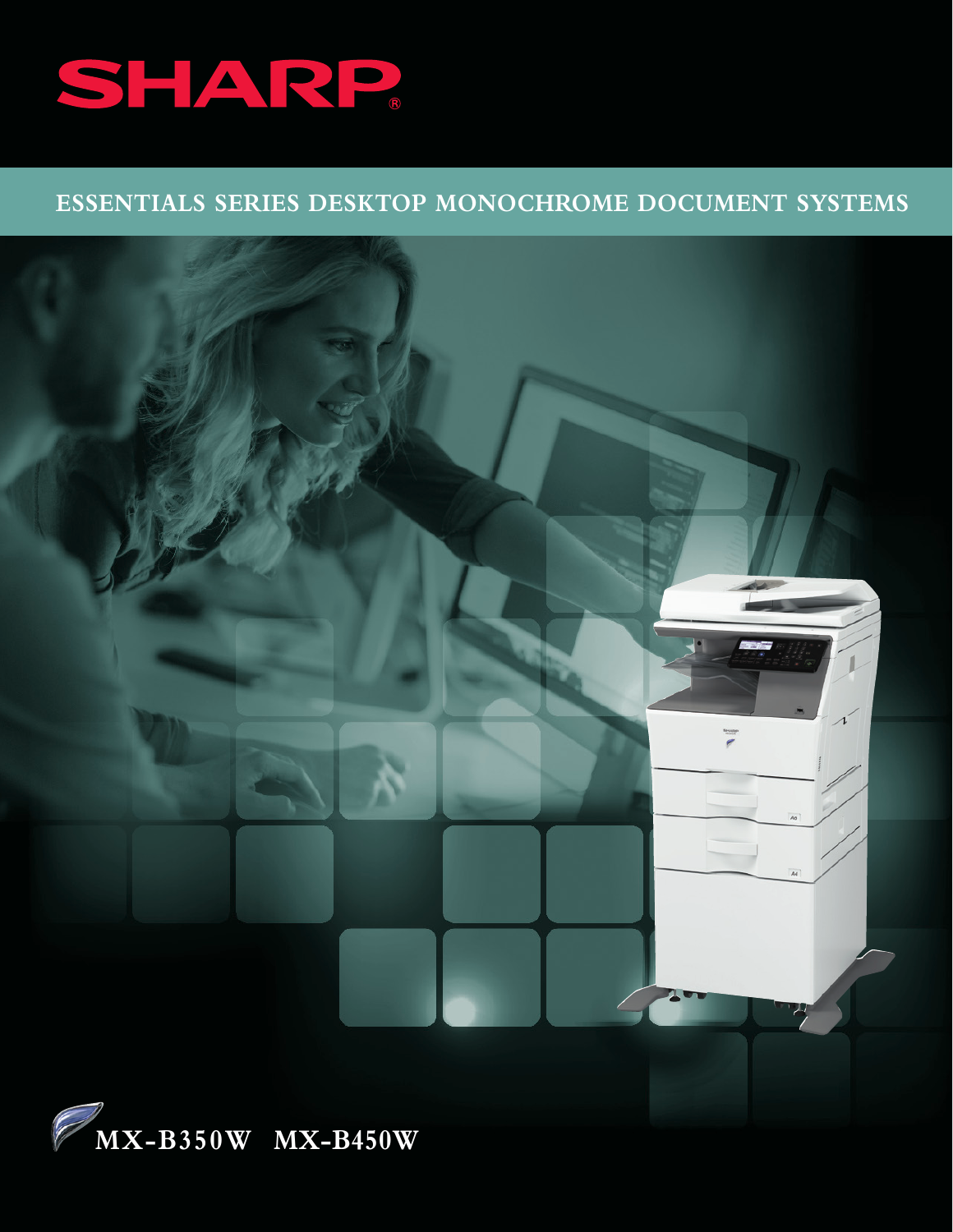The MX-B350W and MX-B450W multifunction desktop monochrome document systems offer a compact design with easy to use features that will exceed your expectations.

### **SIMPLIFIED WORKFLOW WITH WIRELESS CONNECTIVITY**

The MX-B350W and MX-B450W Essentials Series desktop monochrome document systems offer a<br>compact fotopirmi and wireless anetworking capability, ensuring they are suitable for virtually any<br>out-of-the-box copying, wireless a compact footprint and wireless networking capability, ensuring they are suitable for virtually any size office. These models also deliver output speeds up to 35 ppm and 45 ppm respectively, and include out-of-the-box copying, wireless and network printing, network scanning and faxing capabilities. Both models deliver a low cost per copy, making them a great choice for cost-conscious businesses.

#### Key Features

- Productivity Delivers essential features for business environments, including network printing, network scanning, faxing, USB direct printing, and mobile device printing using Sharpdesk® Mobile.
- Versatile A compact design combined with wireless networking capability makes it easy to place the MX-B350W and MX-B450W in both large and small offices.
- Economical Exceptionally low cost per copy/print along with minimal energy consumption ensure an economical cost of ownership.

The MX-B350W and MX-B450W Essentials Series desktop monochrome document systems offer a simplified interface with tactile operation, which allow users to quickly access the feature-rich functionality. Designed with the user in mind the MX-B350W and MX-B450W will provide your business with the features and reliability needed in today's busy workplace environments.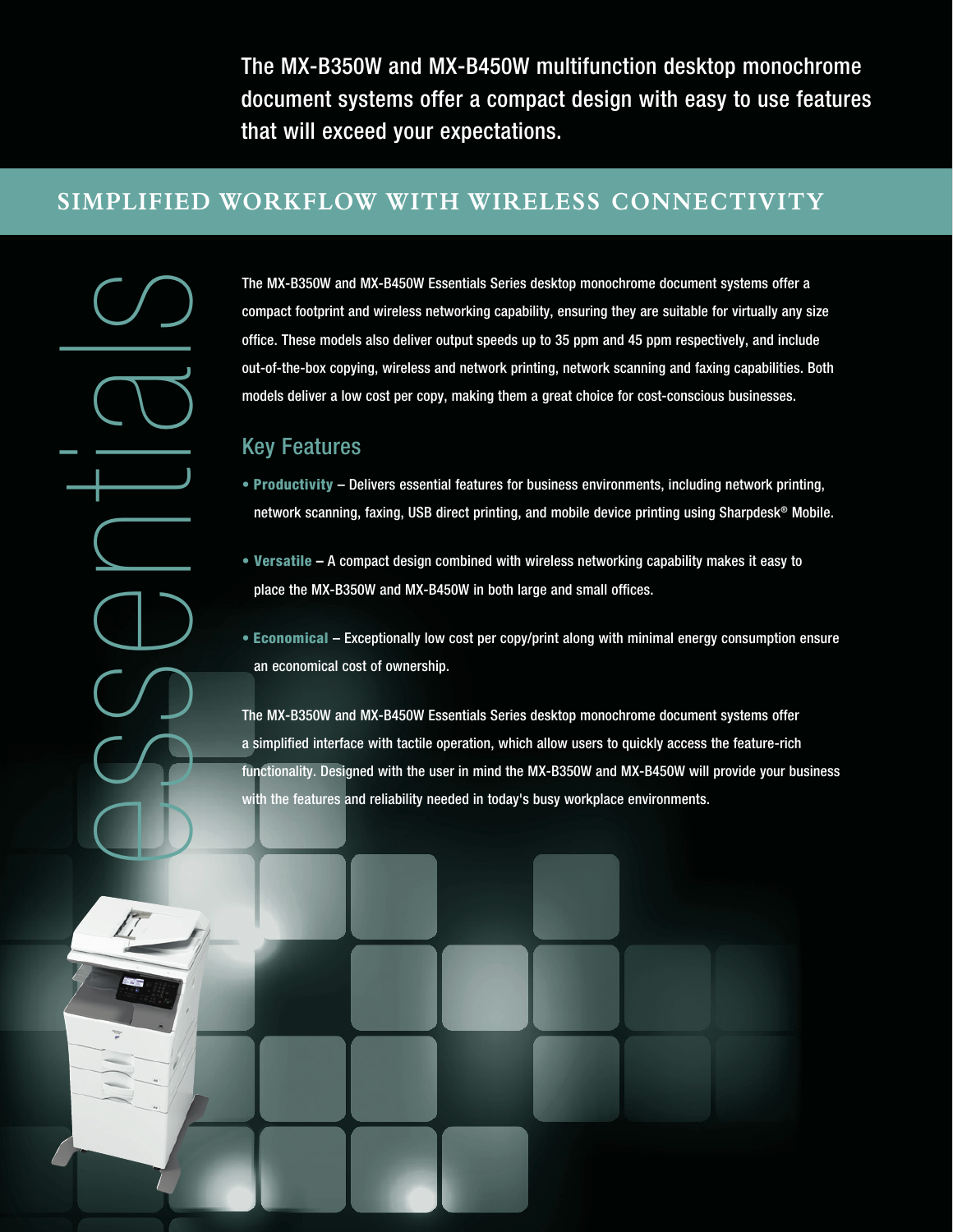

#### **OUT-OF-THE-BOX PRODUCTIVITY**

**VERSATILE DESIGN**

**ECONOMICAL OPERATION**

# Additional features to help your business gain the competitive advantage.

- Standard copy, print, scan and fax functionality out of the box
- Compact design easily fits into small office spaces in desktop or console configuration
- 50-sheet reversing single pass feeder scans at speeds up to 40 images per minute
- Offers up to three paper sources with an available 1,150-sheet maximum paper capacity
- 50-sheet bypass tray for envelopes, labels and specialty media
- Productive printing and copying: up to 35 ppm (MX-B350W) and 45 ppm (MX-B450W)
- Standard PostScript<sup>®</sup> 3<sup>™</sup> and PCL<sup>®</sup> 6 printing capabilities



*Easy-to-use 5-line LCD operation panel*

- Front USB port for easy direct printing of PDF files from memory devices
- 600 x 600 dpi printing delivers clear, crisp images and text page after page
- Sharpdesk Mobile app enables printing from or scanning to mobile devices such as smart phones and tablets
- ID Card Copy function quickly copies both sides of an ID card on to a single page
- Standard wireless networking capabilities for easy placement and setup
- Supports popular mobile technologies such as Airprint® and Google Cloud Print™



*Front USB port for easy direct printing of files from memory devices, including PDFs.*